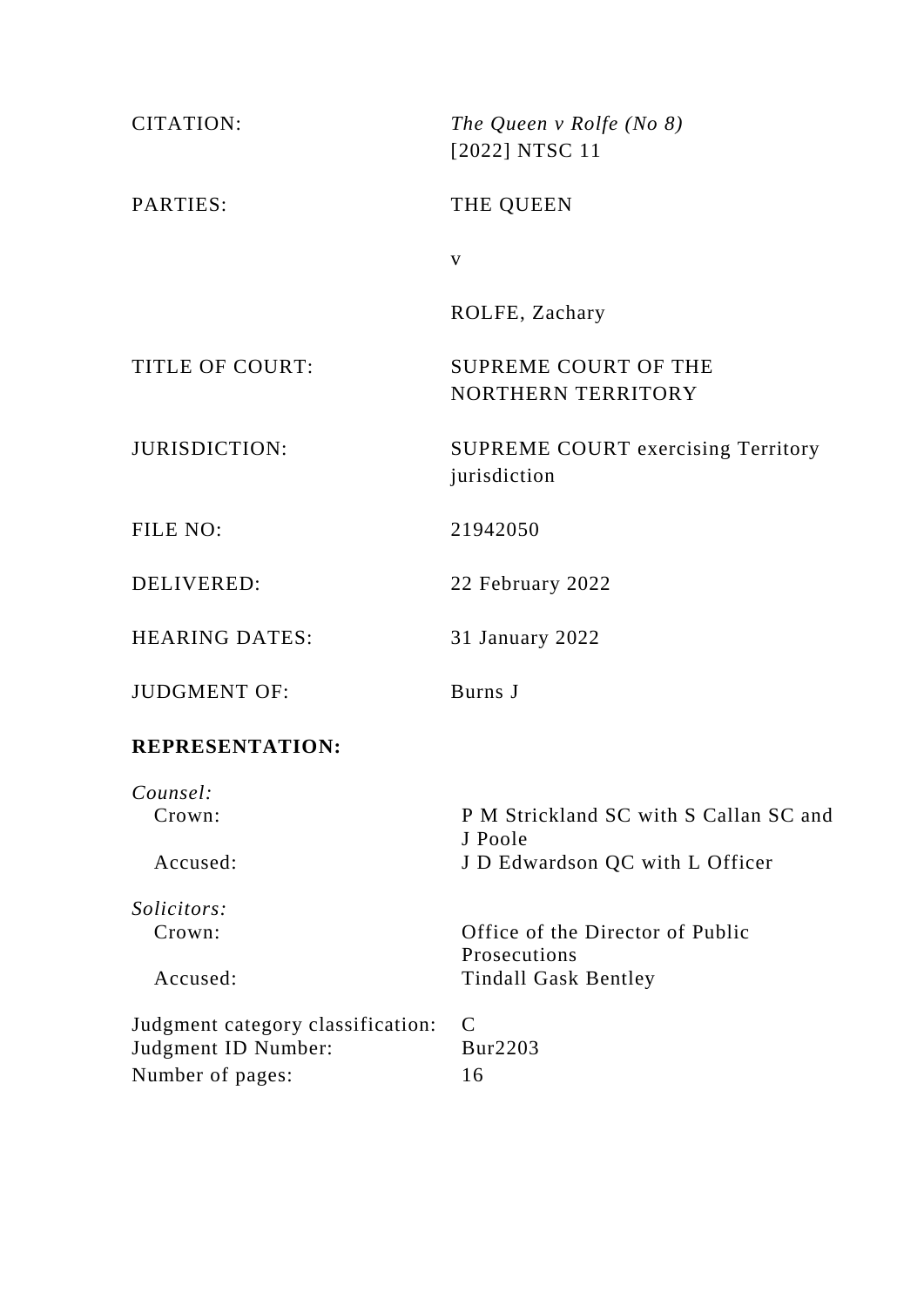## IN THE SUPREME COURT OF THE NORTHERN TERRITORY OF AUSTRALIA AT DARWIN

*The Queen v Rolfe (No 8)* [2022] NTSC 11 No. 21942050

BETWEEN:

## **THE QUEEN**

AND:

## **ZACHARY ROLFE**

CORAM: BURNS J

REASONS FOR JUDGMENT

(Delivered on 22 February 2022)

## **Introduction**

- [1] On 7 February 2022 I ruled inadmissible two text messages which the Crown proposed leading as part of the evidence at the trial of the accused. These are my reasons for that ruling. The Crown proposed leading evidence of the following text messages found on the mobile telephone of the accused after he was arrested:
	- (a) On 28 February 2019: "Alice Springs sucks haha The Good thing is it's like the Wild West and fuck all rules in the job really…but it's a shit hole. Good to start here coz of the volume of work but will be good to leave."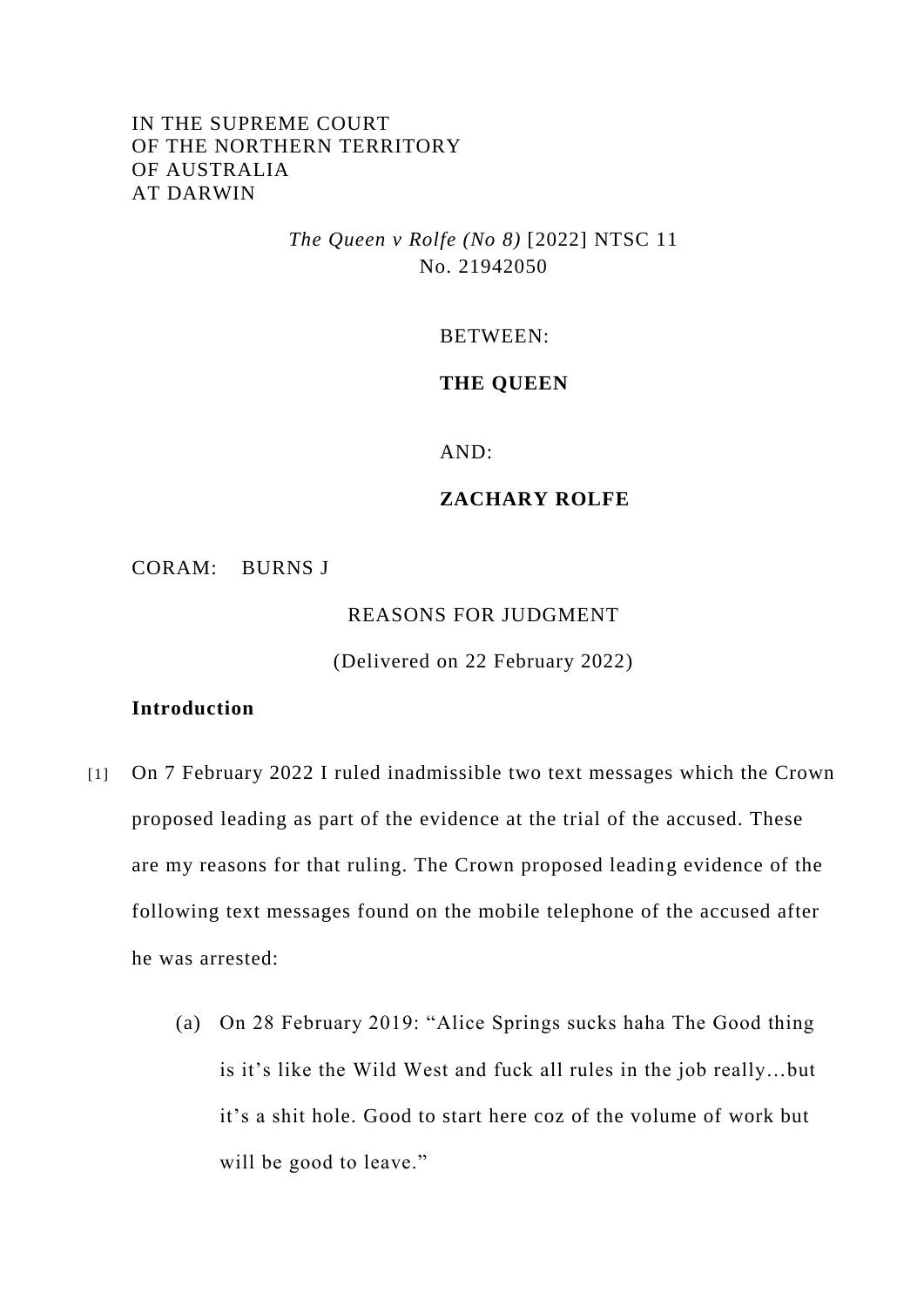- (b) On 30 July 2019: "We have this small team in Alice, IRT, immediate response team. We're not full-time, just get called up from Gd's for high risk jobs, it's a sweet gig, just get to do cowboy stuff with no rules…".
- [2] On 20 January 2022 I rejected a submission by the accused that these text messages were inadmissible as having been obtained by illegality or impropriety: see *The Queen v Rolfe (No 7) [2022] NTSC 1* ('*Rolfe No 7*'). In doing so, I observed that the reasoning process in which the jury would need to engage in order to utilise the contents of those messages as evidence against the accused appeared to be tendency reasoning. Subsequently, on 29 January 2022 the accused renewed his objection to the material on the basis that it is tendency evidence for the purposes of s 97 (1) of the *Evidence (National Uniform Legislation) Act 2011* (NT) ('the ENULA') and it does not possess significant probative value.
- [3] The Crown submitted that it did not propose leading evidence of the contents of the text messages as tendency evidence, and as such the tendency provisions of the ENULA do not apply. The Crown submitted that the evidence would be led to prove the state of mind of the accused at the time that the messages were sent and that the jury would be entitled to infer from the fact that the accused had a particular state of mind at the time he sent those text messages, that he had the same state of mind at the time of the alleged offence on 9 November 2019: see, for example, *Elomar v The Queen* [2014] NSWCCA 303 ('*Elomar*'). In other words, the Crown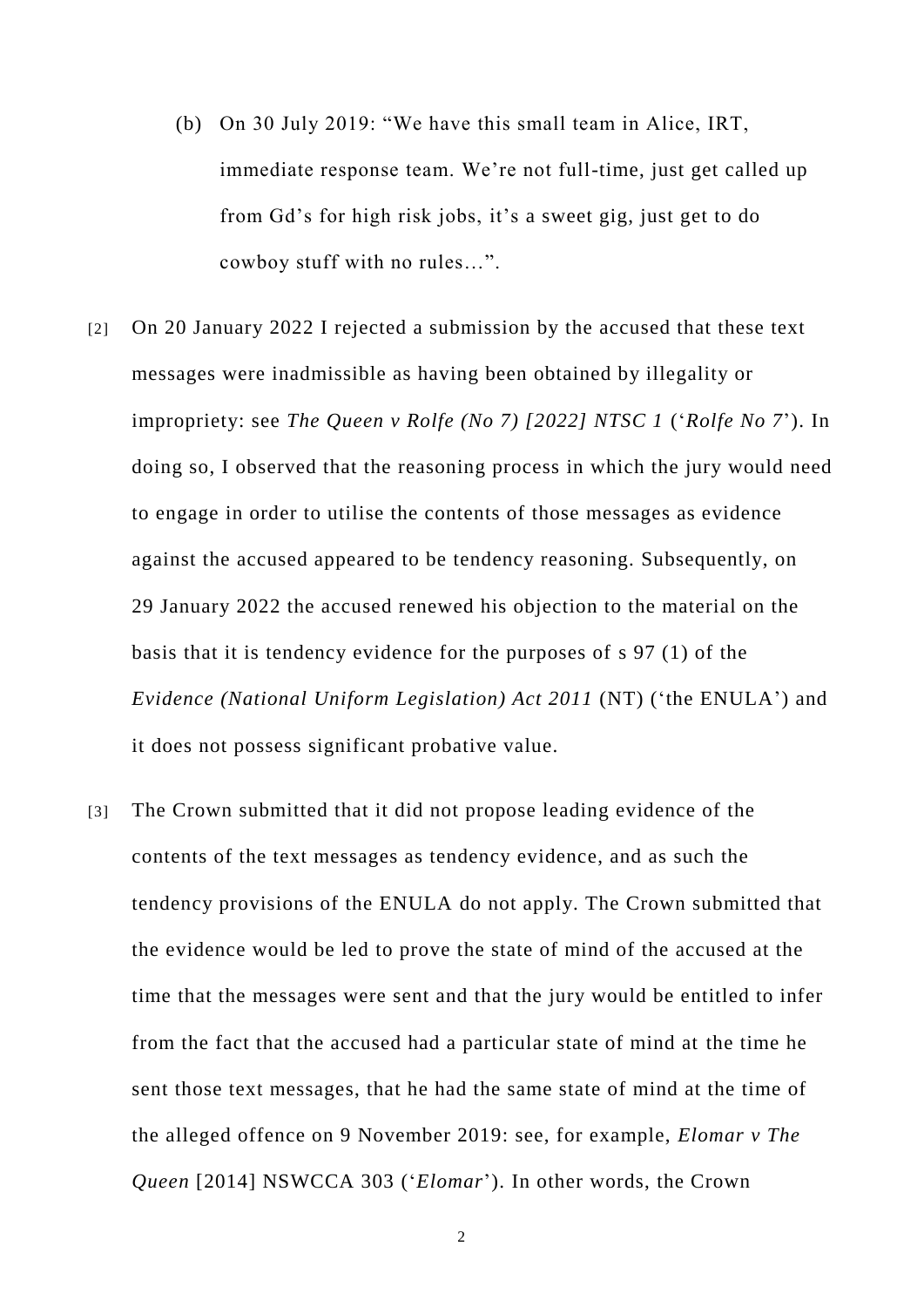submitted that the jury could infer that a state of mind held by the accused at the time he sent the text messages continued to the time of the alleged offence.

[4] In its written submissions, the Crown stated:

The text messages are circumstantial evidence which, taken with other evidence against the accused (in particular, Barram's evidence) are relevant to proving a fact in issue – namely, the accused believed that when operating as part of the IRT [Immediate Response Team], the "rules" (for instance, as to the use of force) developed by the NT Police Force and taught to the Accused in training do not apply to him.

- [5] The reference to "Barram's evidence" in the above extract is a reference to opinions expressed by an expert that the Crown proposes calling at the trial of the accused to establish that a number of the accused's actions on or before 9 November 2019 were not consistent with his training and that the firing of the second and third shots by the accused was unreasonable.
- [6] The Crown referred me to the decision of the New South Wales Court of Criminal Appeal in *Elomar*. In that case the accused, Elomar, was jointly charged with one Moustafa Cheikho and others with conspiracy to do acts in preparation for a terrorist act or acts. The events giving rise to the charges occurred in 2005. At the trial, evidence was led, over objection, that in 2001 Cheikho travelled from Australia to Pakistan and participated in an Islamic military training camp. The evidence was the subject of an objection that it was tendency evidence, as the only way in which the jury could use it was by tendency reasoning. The Crown disavowed any reliance on the evidence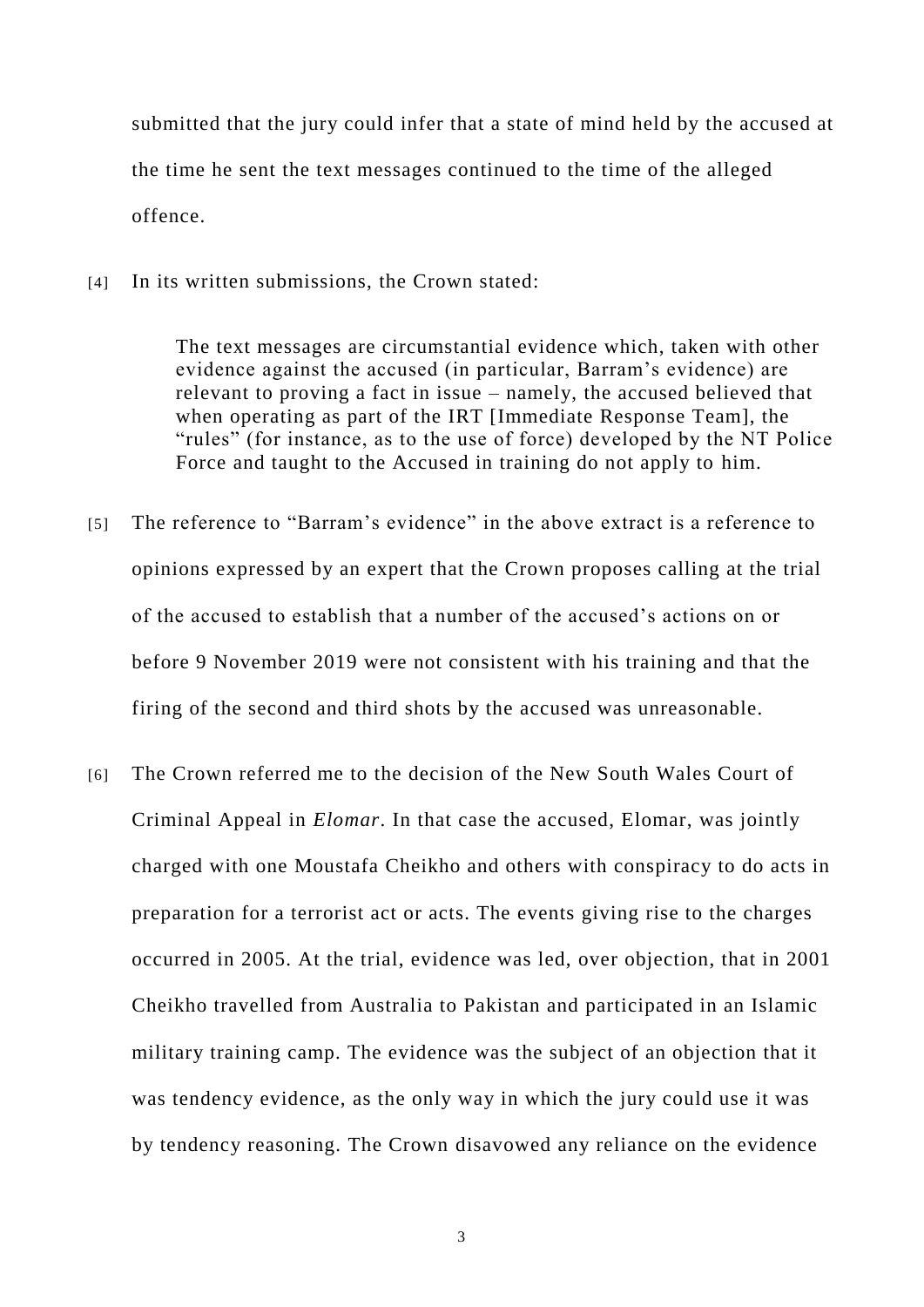as tendency evidence. The Crown (unhelpfully) argued that the evidence threw light on the "nature and scope" of the conspiracy. Cheikho was convicted.

[7] On appeal, Cheiko reiterated his submission that the impugned evidence was tendency evidence. The Court (Bathurst CJ, Hoeben CJ at CL and Simpson J) said, at [361], that evidence of Cheikho's attendance at the camp was not evidence of conduct such that any conclusions or inferences could be drawn that he had a tendency to act in any particular way, but it was evidence that could found an inference that at the time he attended the camp he in fact had a particular state of mind, being support for violent Islamic Jihad. The Court went on to say, at [366]:

> A state of mind, unlike conduct, is not necessarily a series of intermittent events, feelings or ideas. Commonly, a state of mind is continuous. Belief in a deity, opposition to capital punishment, support for a political philosophy are all states of mind. It would not be in accord with ordinary human experience or language to describe a person who held such beliefs as having a "tendency" to have the relevant state of mind. Rather, the person is said to have that state of mind. Proof of a state of mind may be direct, not indirect. In appropriate circumstances, it does not depend upon tendency reasoning.

[8] The Court further stated, at  $[368] - [369]$ :

Proof that a person held a particular belief on one occasion does not prove that he had a tendency to have that belief. It proves that, on that occasion, he did have that belief. There is no reason to think that, if Moustaffa Cheikho had a state of mind that supported violent Islamic Jihad in  $2001 - 2002$ , he did not continue to have that state of mind up to and including the time of the alleged conspiracy.

If it could reasonably be inferred from the evidence of his attendance at the camp, and the nature of the camp, that he had a state of mind that favoured militant Islamic Jihad, it may equally be reasonably inferred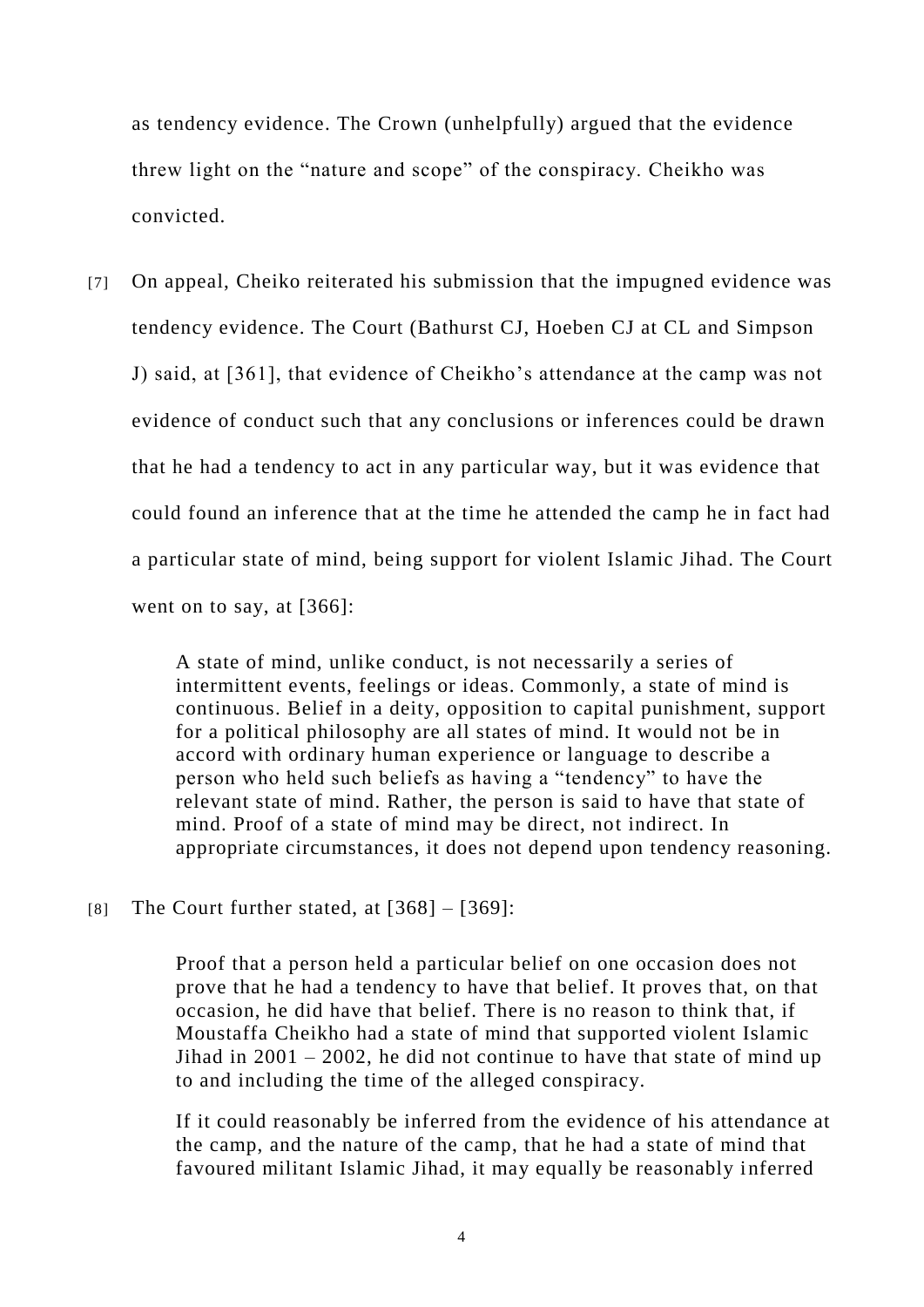that he continued to have that state of mind up to and beyond 2004. That is not tendency evidence and does not give rise to tendency reasoning.

- [9] Another case relied upon by the Crown was *Davies v The Queen* [2019] VSCA 66 ('*Davies*'). The offender in *Davies* had been convicted of offences of arson. As part of the Crown case, YouTube videos in which Davies expressed opinions justifying arson were tendered. In those videos he suggested that arsonists are "simply the victims of society… of extreme child abuse, bullying, subjugation and victimisation by their society." He described arsonists as tortured victims of society and proclaimed that they had every right to engage in arson. In the videos he also gave instructions and advice regarding committing the offence of arson. On appeal, the submission that this evidence was tendency evidence was rejected by the Victorian Court of Appeal (Kaye, McLeish and Forrest JJA), which held that the evidence was rightly admitted as direct evidence of the state of mind of the offender and not as tendency evidence.
- [10] There can be no doubt, as was acknowledged by Mildren AJ in *The Queen v Rolfe* (No 4) [2021] NTSC 58, that the Crown is entitled to put a case to the jury that the accused, and the other members of the IRT did not act in accordance with their training on 9 November 2019, and that the accused had decided before entering House 511 to fire his weapon if the deceased threatened him or Constable Eberl. The Crown is also entitled to submit to the jury that they may draw these inferences from the evidence led at trial. As I understand it, the Crown intends leading expert testimony to the effect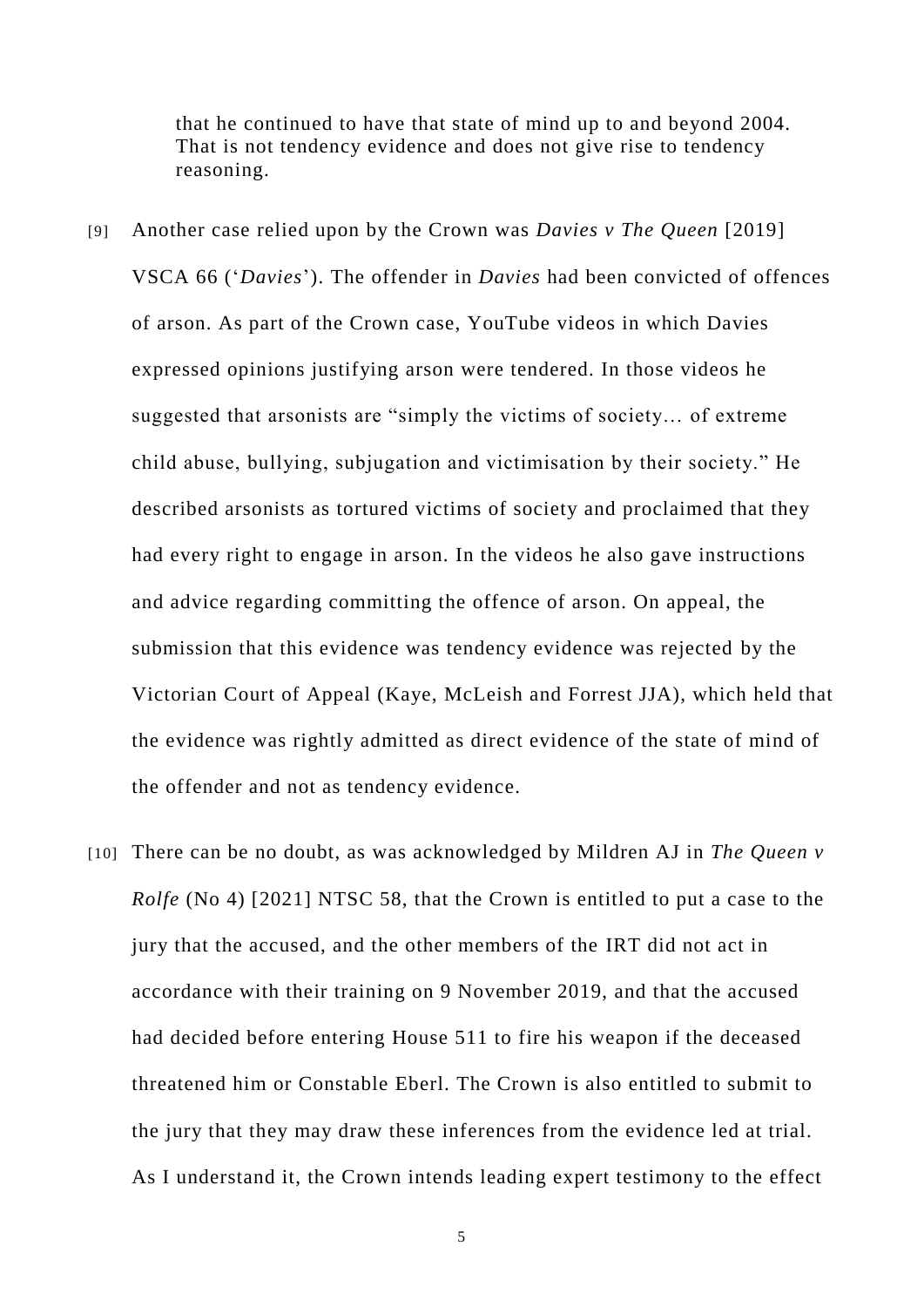that the accused did not follow his training in a number of respects in what he did on 9 November 2019. If that evidence is led, the jury may be asked to draw inferences relating to the state of mind of the accused at the time that he fired the second and third shots, one of which was the fatal shot, and to take any failure of the accused to comply with his training into account when considering whether the Crown has proven that the actions of the accused were not a reasonable response in the circumstances as the accused perceived them to be. The question is not whether the Crown may advance such a case, but whether it is open to the Crown to lead evidence of the text messages in support of such a case.

[11] Assuming, for present purposes, that the text messages are capable of establishing that the accused had a particular state of mind at the time that he sent the messages, the questions which must be answered are: firstly, what state of mind on the part of the accused could the jury reasonably infer from the messages; and, secondly, could a jury reasonably draw an inference that any such state of mind held by the accused at the time that he sent the messages was a continuing state of mind such that he held the same state of mind on 9 November 2019? In *Rolfe No 7* it was unnecessary for me to consider these issues. The issues which I needed to consider at that time were whether the evidence was obtained by illegality or impropriety and, if so, whether I should exercise my discretion under s 138 of the ENULA to nevertheless admit the evidence. For the purpose of indicating what I would have done in exercising my discretion under s 138 if I had found that the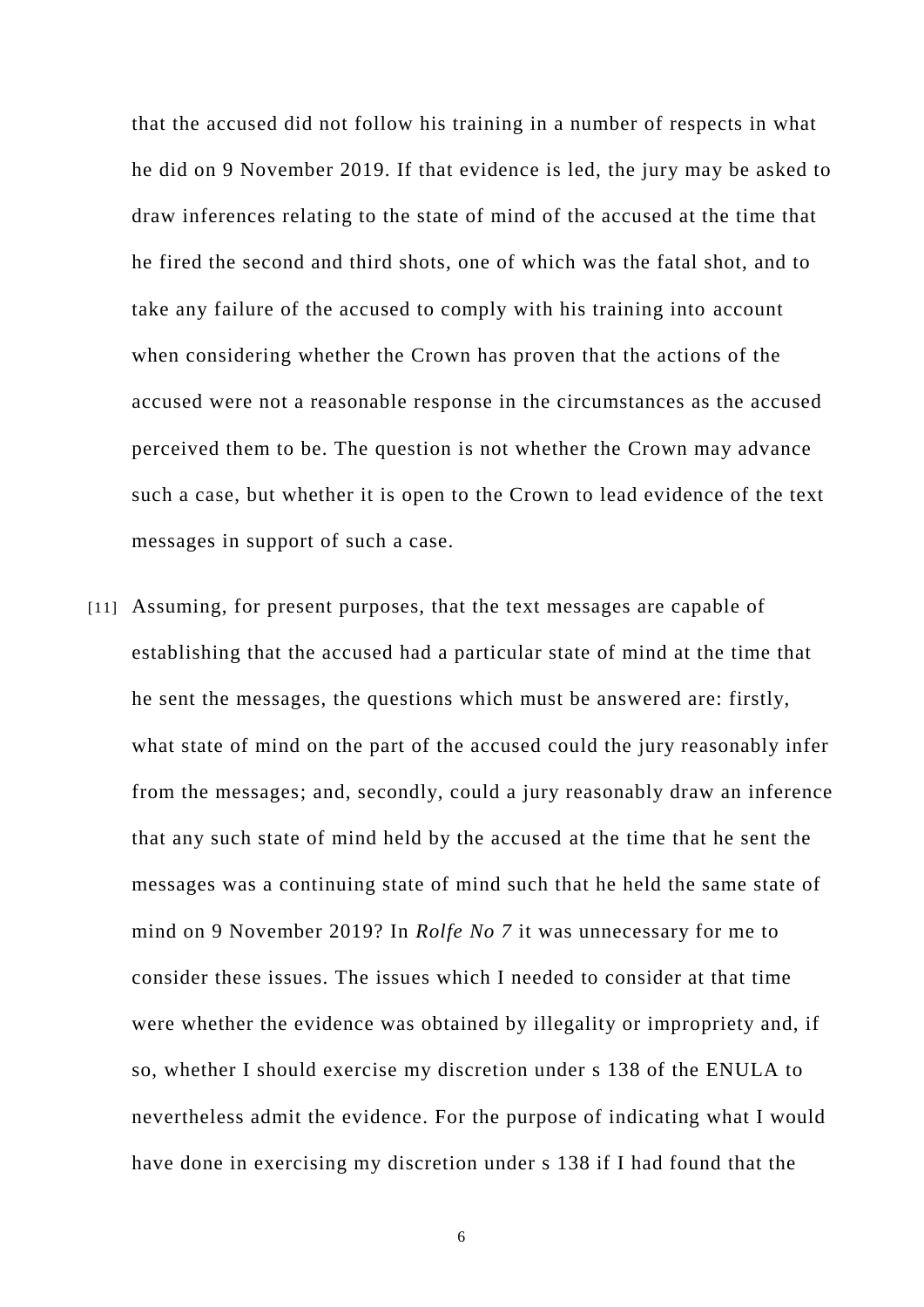evidence was obtained by illegality or impropriety, I proceeded on the basis that the messages were capable of bearing the interpretation urged by the Crown, being that the accused had an attitude that the "rules" did not apply to him in his activities as a police officer. In conducting that limited exercise I was not required to closely consider the terms of the texts to determine whether any state of mind on the part of the accused evidenced by those text messages could reasonably be inferred to be a continuing state of mind.

- [12] Interpretation of the content of the first text is problematic. In the text of 28 February 2019 the accused stated that there are "fuck all rules in the job". On its face, this appears to be an expression of the accused's assessment of the extent of the rules applying to his employment as a police officer, rather than an expression of his attitude to complying with those rules. The second text clearly relates to the accused's work with the IRT. He states, in relation to that work, "it's a sweet gig, just get to do cowboy stuff with no rules…". Clearly enough, the reference to "cowboy" in the text could be interpreted as a reference to the idiomatic use of that word as meaning someone who is careless or ignores rules that most people obey.
- [13] To prove that the accused had a state of mind that unspecified "rules" did not apply to him at the time he sent the text messages proves nothing of relevance in the trial. The particular "rules" of significance to the Crown case are those governing the use of force by police officers including members of the IRT. In particular, the Crown's case, as noted above, is to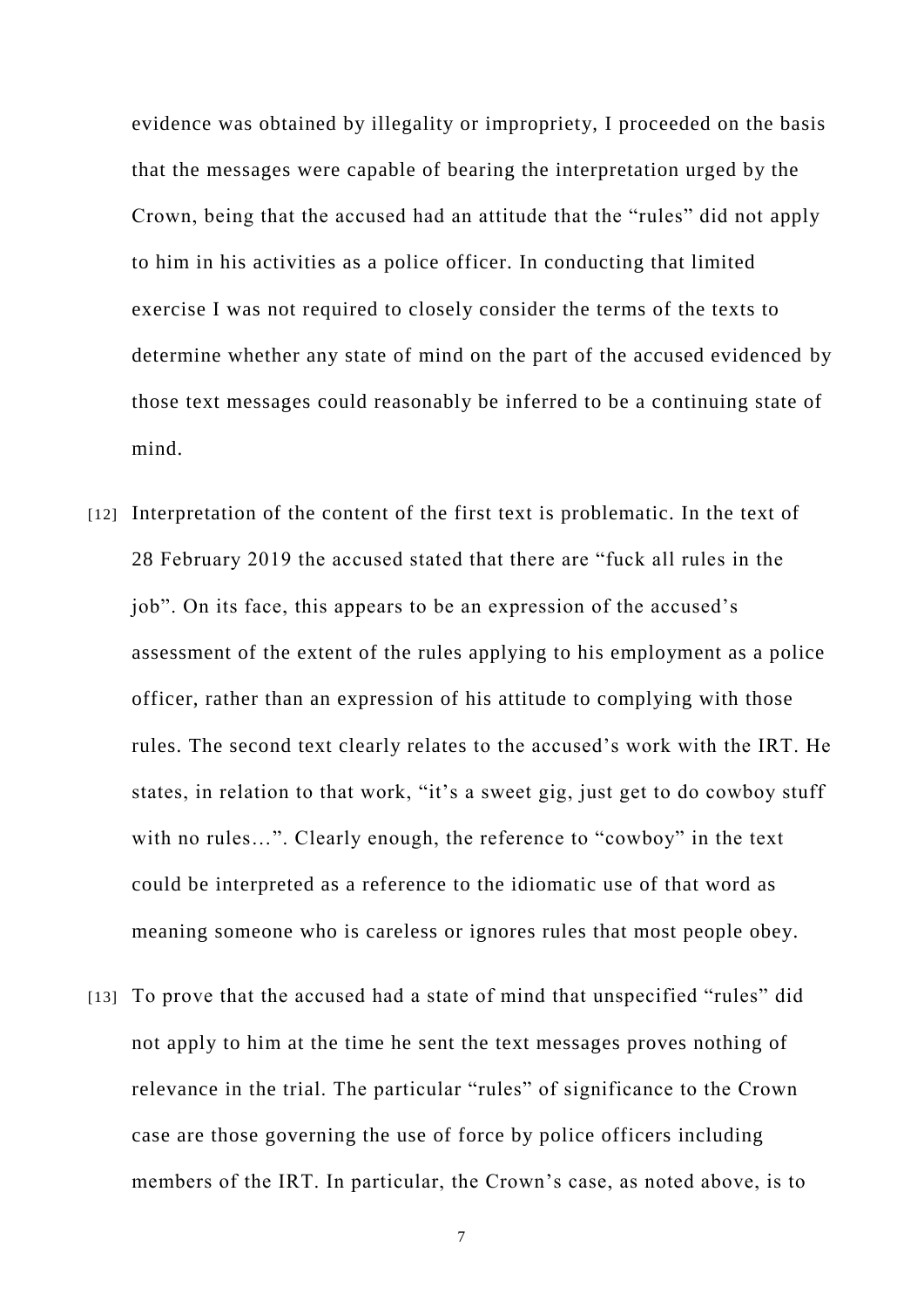the effect that the accused disregarded the rules relating to the use of force to the extreme extent that he had determined before he entered House 511 to use his weapon against the deceased if the deceased threatened the accused or Constable Eberl. In my opinion, the text messages are incapable of supporting such a proposition. The only way in which such an interpretation could be given to the texts is by the jury finding that the accused had the state of mind alleged by the Crown at the time that he fired the second and third shots based on the evidence of the events of 9 November 2019 and viewing the earlier texts in the light of that finding.

- [14] Turning to the second question posed at [11] above, *Cross on Evidence*, Australian Edition, at paragraph [1125] states that "The law presumes the state of a person's mind to continue until the contrary is shown". Two cases are cited in support of that proposition. The first is *Owners of Strata Plan No 23007 v Cross* (2006) 153 FCR 398 at [66] – [68] ('the Owners case'). The second is *Giuseppe v Registrar of Aboriginal Corporations* (2007) 160 FCR 465 at [45] ('*Giuseppe*').
- [15] In the Owners case, an application was made by the Protective Commissioner of New South Wales seeking that a sequestration order against Ms Cross be set aside on the grounds that she was incapable of managing her affairs in respect of the bankruptcy proceedings. There was evidence that Ms Cross suffered from a psychotic illness and had been hospitalised in July 2004 before the sequestration order was made when she failed to appear in court in August 2004. On the issue of whether there was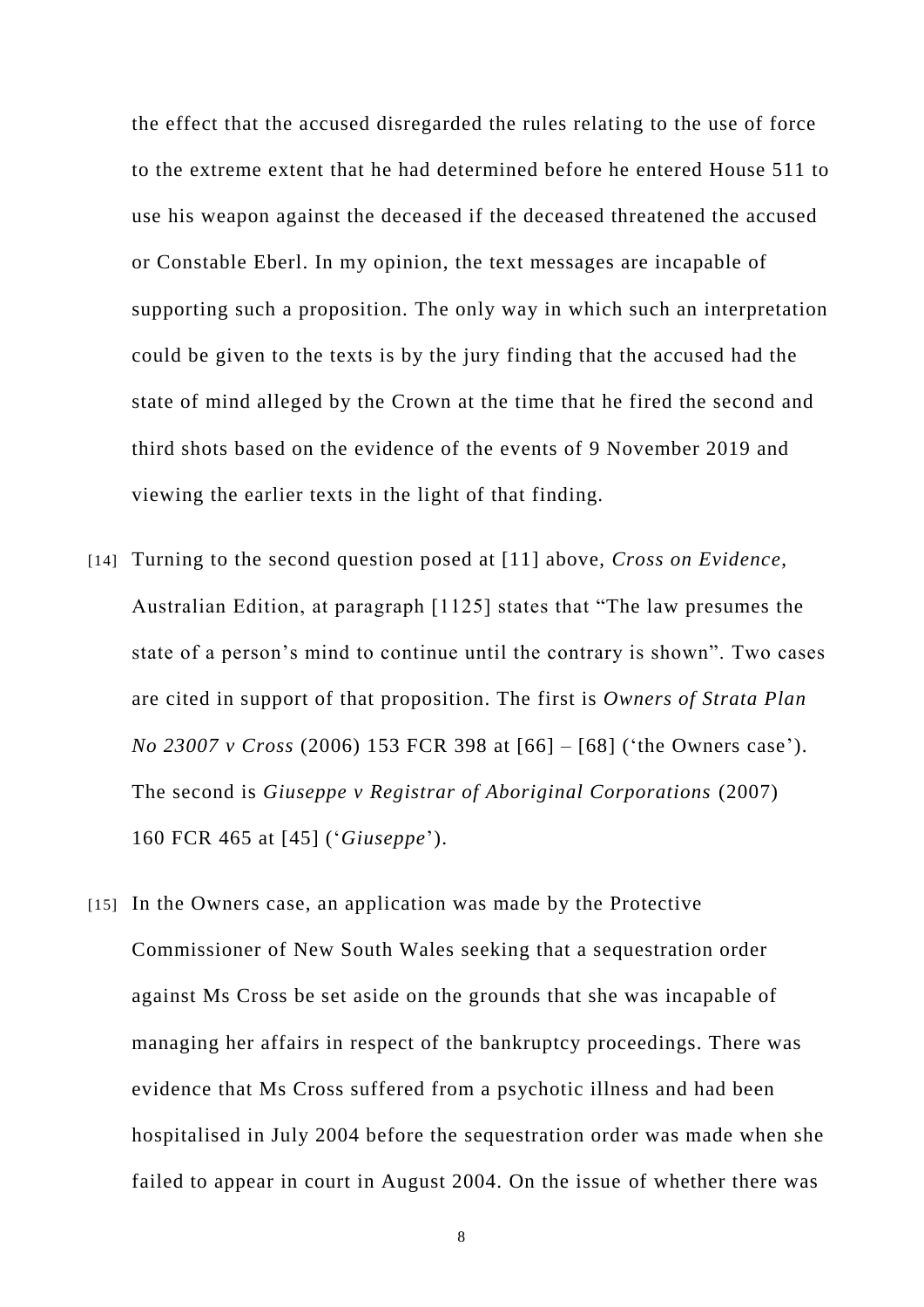sufficient evidence to establish that Ms Cross was, at the time that the

sequestration order was made, incapable of managing her affairs, Edmonds J

said, at [66] to [68]:

It is a principle of long-standing that the law presumes every person to be sane and, in modern times, the principle has been expressed as a presumption that a person of full age is capable of managing his or her affairs: *Murphy v Doman* (2003) 58 NSWLR 51; [2003] NSWCA 249 at [36] per Handley JA. It follows the person who asserts incapacity must prove.

In his text, *A Practical Treatise of the Law Concerning Lunatics, Idiots, and Persons of Unsound Mind*, 2nd ed, S Sweet, London, 1847, Leonard Shelford set out the way in which the law has approached the proof of insanity (at p 56):

The burthen of proof of insanity lies on those asserting its existence. The presumption of law is in favour of sanity: and, therefore, if a person has never been subject to a commission of lunacy, nor has had an unsound state of mind imputed to him by his friends or relations, or even by common fame...the burthen of proof is cast upon those who impeach his understanding. And where a particular transaction is sought to be avoided on the ground of insanity, the evidence of it ought to apply to that particular period; and the question in such a case is, not whether the party had ever been insane before, but whether he was of sufficient sound mind on the day of the contract in question. On the other hand, as the law presumes the state of a man's mind to continue unchanged until the contrary be made manifest; if a person has ever been subject to a commission, or to any restraint permitted by law even a domestic restraint, clearly and plainly imposed upon him in consequence of undisputed insanity, the burthen of proof shewing sanity is thrown upon those who seek to establish a lucid interval, or the soundness of his understanding…

In the present case it is important to have regard to the second "presumption" mentioned above, namely that the law presumes a person's state of mind to continue unchanged. Such a presumption is one application of the more general "presumption of continuance" which Kirby P discussed in *Mason v Tritton* (1994) 34 NSWLR 572 at 587 – 8. In its application to mental illness, Wigmore explained the role of the principal in the following way:

A condition of mental disease is always a more or less continuous one, either in latent tendency or in manifest operation. It is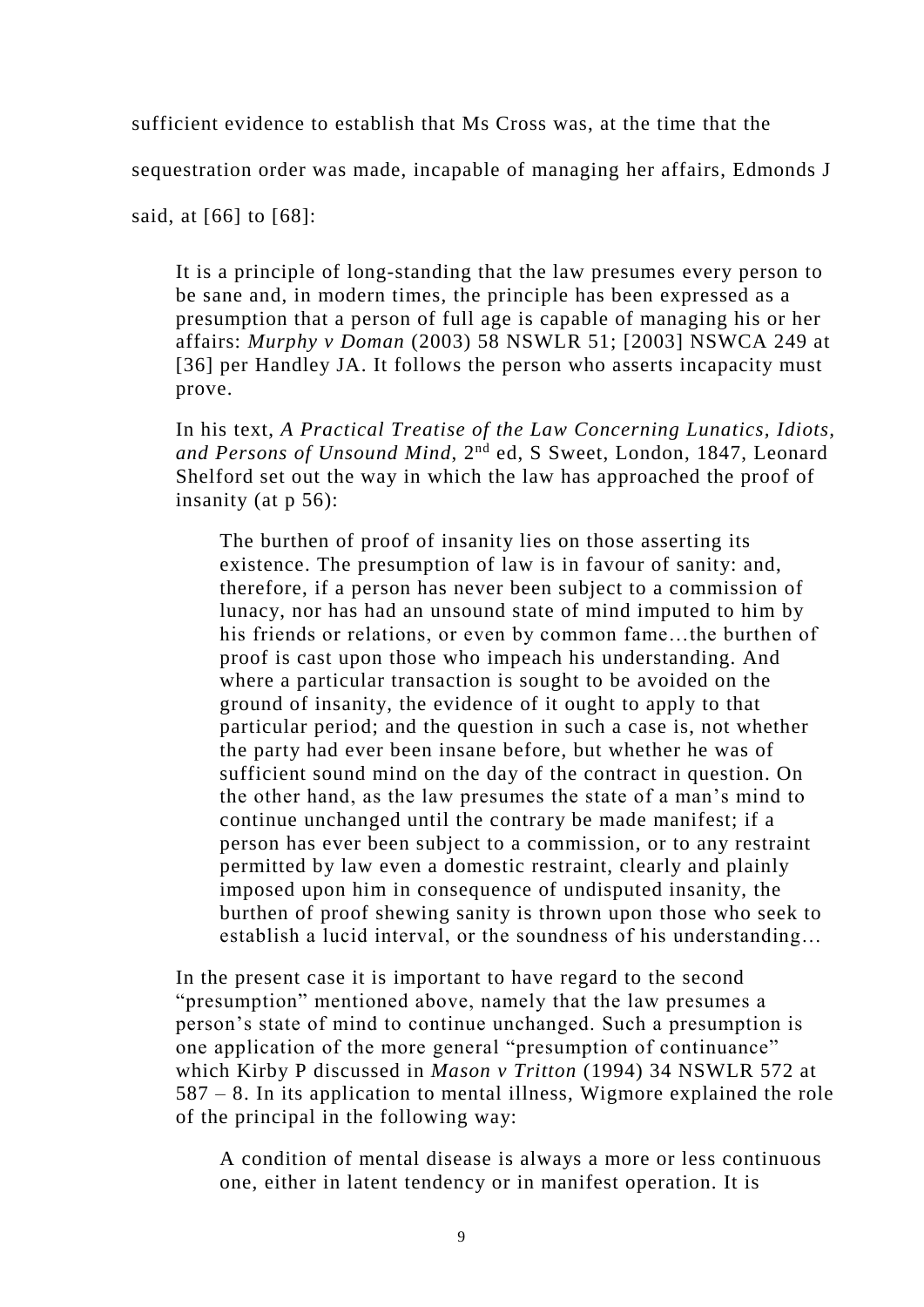therefore proper, in order to ascertain the fact of its existence at a certain time, to consider its existence at a prior or subsequent time. The degree of continuity varies infinitely in various cases, and hence there can be little certainty in the inference from one period to another. Nevertheless, since it can never be known beforehand to what variety the case in question belongs in this respect, the facts of prior and subsequent existence cannot be absolutely known beforehand to be relevant….

- [16] It will be seen from the above that the issue in the Owners case was not whether opinions or beliefs expressed by Ms Cross at an earlier time continued, or were presumed to be continuing, at a later point in time. The decision focuses on the effect of the presumption of sanity and its continuation until other evidence displaces the presumption. The state of mind referred to was not one of opinion or belief, but of sanity.
- [17] In *Giuseppe*, the relevant issue was whether Ministerial approval for the appointment of an administrator to an Aboriginal Corporation continued from the time the Minister signed a minute approving the appointment of the administrator until such time as the administrator was appointed. The plurality (Gyles and Edmonds JJ) said, at [45]:

The inference that the approval by Minister Andrews continued at all times from the signing of the minute to the appointment of the administrator is assisted by both the presumption of continuance (*Mason v Tritton* (1994) 34 NSWLR 572 at 587 – 8 per Kirby P; *Owners – Strata Plan No 23007 v Cross* (2006) 153 FCR 398; 233 ALR 296; [2006] FCA 900 at [68]) and the presumption of regularity (*Minister for Natural Resources v NSW Aboriginal Land Council* (1987) 9 NSWLR 154 at 164 per McHugh J and at 169 – 70 per Clarke A-JA; *McLean Bros and Riggs Ltd v Grice* (1906) 4 CLR 835; [1906] HCA 1).

[18] It has been doubted whether there is a presumption of continuance, in the sense that the concept of a presumption is generally understood in the law.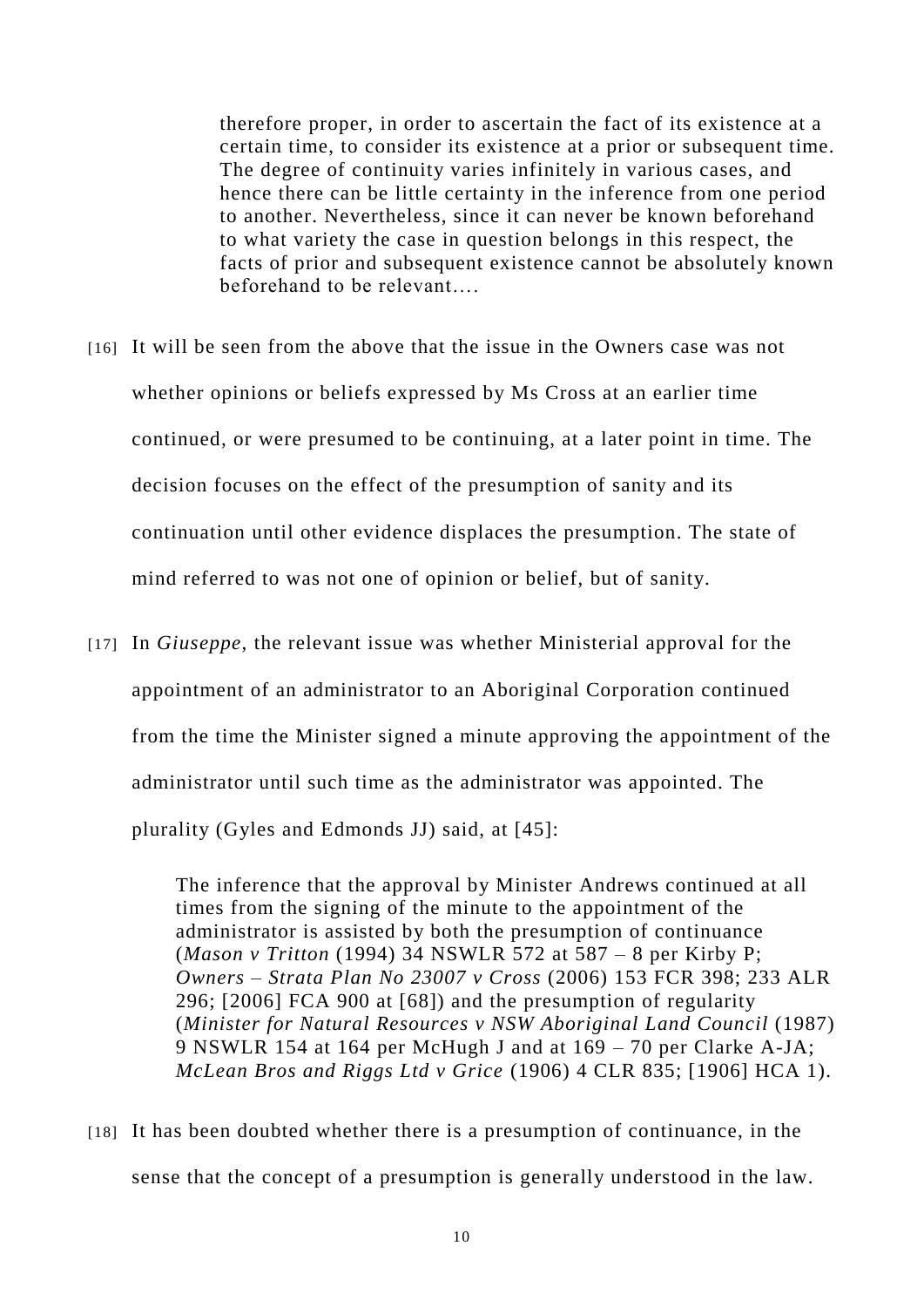In *Mason v Tritton* the appellant sought to rely upon the presumption of continuance in establishing a claim to a right to take abalone under the principles in *Mabo v State of Queensland [No 2]* (1992) 175 CLR 1. Kirby P said, at 587:

What the appellant contends for is not, in my opinion, properly described as a presumption. It is more properly described as a process of inference. This is clear from the analysis provided by Wigmore on Evidence, vol 2,  $3<sup>rd</sup>$  ed, Wigmore says (at 437):

"When the existence of an object, condition, quality, or tendency at a given time is in issue, the prior existence of it is in human experience some indication of its probable persistence or continuance at a later period.

The degree of probability of this continuance depends on the chances of intervening circumstances have incurred to bring the existence to an end. The possibility of such circumstances will depend almost entirely on the nature of the specific thing whose existence is in issue and the particular circumstances affecting in the case in hand.

[19] In *Director of Public Prosecutions v Alexander* (1993) 33 NSWLR 482,

certain witnesses in proceedings against Alexander were resident in the USA. They declined to attend Australia to give evidence in the proceedings. About 12 months after the witnesses declined to travel to Australia, the DPP sought orders that a letter of request issue to the judicial authorities of the USA to have the evidence of those witnesses taken in that country. In opposition to that application it was submitted that there was no evidence which demonstrated that the unwillingness of the witnesses to attend Australia for the trial, which had been expressed some 12 months earlier, was still the case. Hunt CJ at CL said, at 495: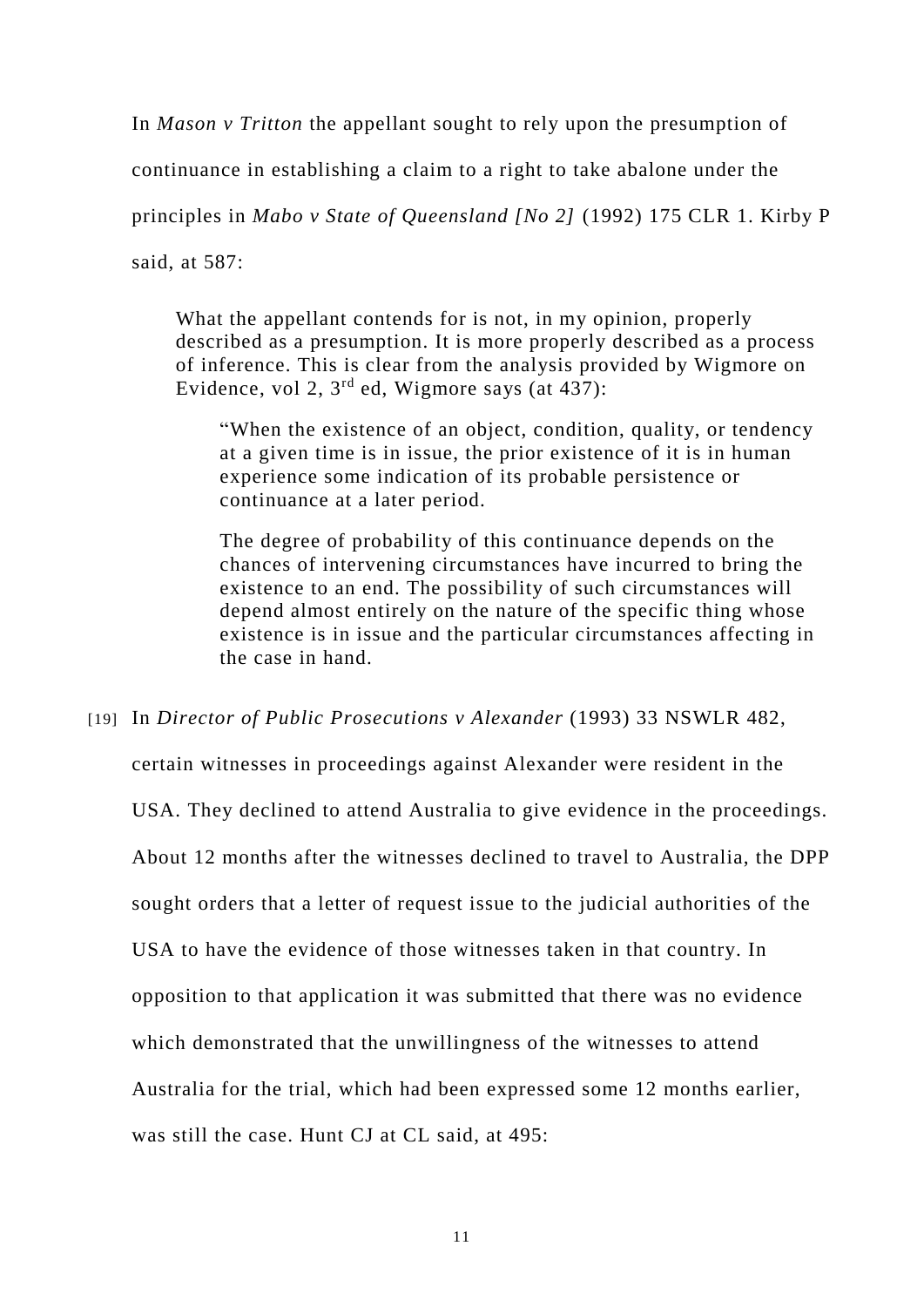The accused argued that there is no presumption of continuance. Such an argument is debatable, but is of no assistance here. What does exist is inference, based upon the common experience of mankind in relation to various matters, that certain facts which exist at one time will still be in existence at some subsequent time: *Donahue v St Luke's Hospital Pty Ltd* [1969] 2 NSWR 647 at 657. It all depends upon the nature of the particular fact and the distance between the two times as to whether such an inference should be drawn. What is in issue here is a state of mind, and it is easy to imagine that such could be changed easily by subsequent events.

[20] By reference to these and other cases the authors of *Cross on Evidence* state at [1125]:

> Thus the presumption of continuance is no more than a convenient way of describing a process of logic or reasoning involving the drawing of inferences from established facts.

- [21] I agree with that analysis. In considering whether a jury could reasonably draw from evidence that a person has at a particular time a particular state of mind, the inference that he or she continues to have that state of mind at a later date requires consideration of all of the circumstances involved. These would include the nature of the state of mind, and the period of time which passes between the point at which the person is demonstrated to have the state of mind and the date at which the continuing state of mind is to be inferred. It is common experience that some states of mind, or some beliefs, are more likely to be enduring than others.
- [22] In *Parachoniak v The Queen* [2017] VSCA 347 the appellant was convicted of a number of offences arising out of a motor vehicle accident. At the appellant's trial the Crown led evidence from a witness who was not present when the accident occurred but had been in the car while the appellant was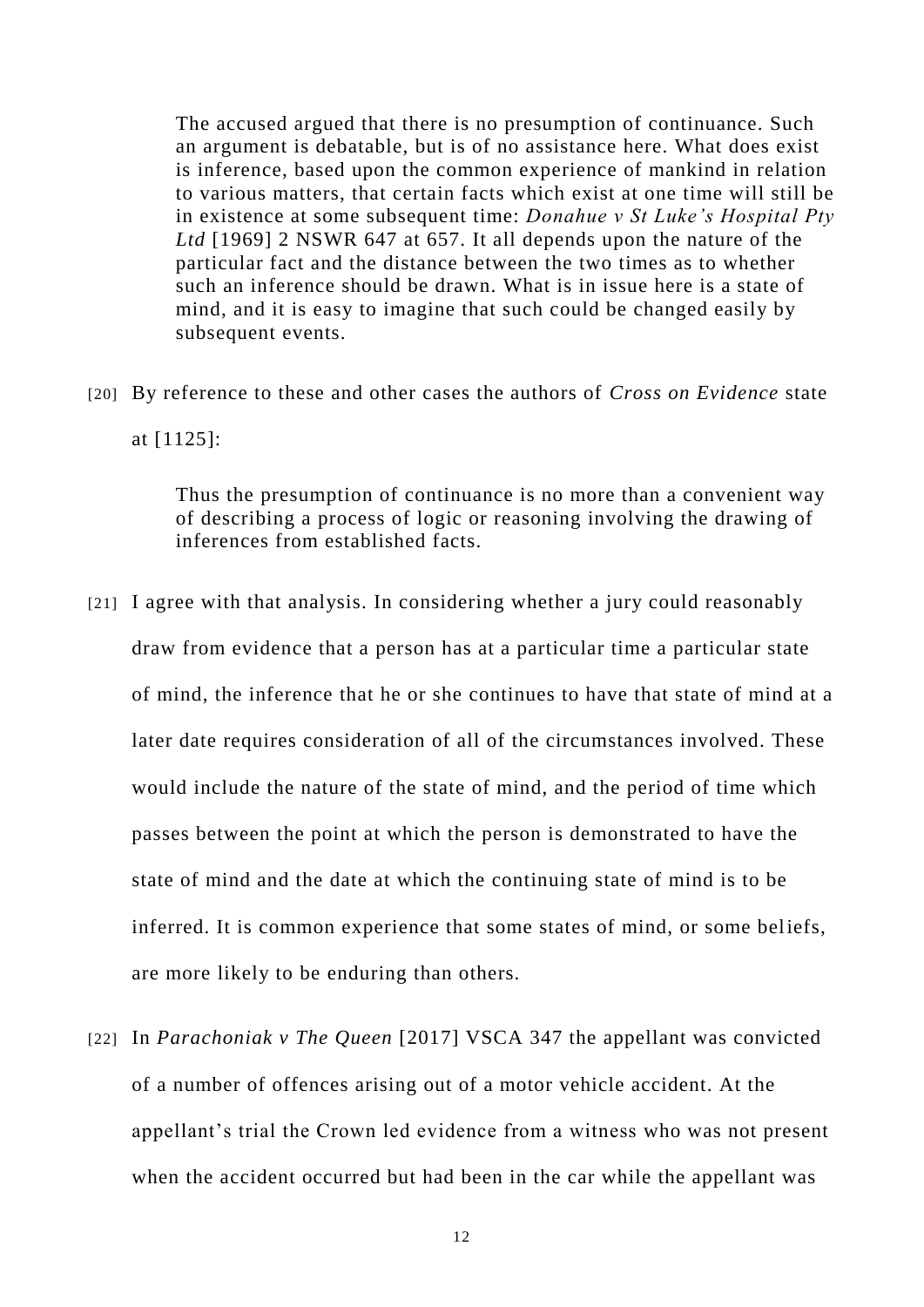driving some hours earlier. The effect of the evidence was that the appellant, a young unlicensed driver, had been driving erratically and somewhat fast in circumstances where her vision was adversely affected by the absence of prescription glasses. Initially the prosecution sought to rely on the evidence as tendency evidence, but the Crown abandoned this position at the close of its case. Ultimately, the evidence was left to the jury on the basis that it was relevant as to the appellant's state of mind at the time of the driving which was the basis of the charges.

[23] On appeal, the Crown submitted that the evidence of the appellant's driving hours before the driving which caused the accident was properly admitted as evidence that the appellant had, at the earlier time, a state of mind "to drive in a way that one might call wayward", which could then allow the jury to determine that she had the same state of mind when she drove causing the accident. One of the decisions advanced by the Crown in support of that proposition was *Elomar*. In his judgement, Priest JA said in relation to this submission, at [65]:

> A fundamental difficulty for the respondent is that the state of mind sought to be attributed to the appellant is a far cry from those acknowledged in the cases upon which the respondent relied. For example, in *Elomar* – a case upon which the respondent heavily relied – a number of individuals were charged with terrorism -related offences. Each was alleged to be part of the conspiracy in 2005 to do acts in preparation for a terrorist act (or acts). One of the accused, Moustafa Cheikho, had in 2001 or 2002 attended a camp in Pakistan run by a militant Islamic organisation, LeT, devoted to global jihad. Cheikho's state of mind was relevant to 2 elements of the charge he faced: whether he intentionally entered into an agreement with another alleged conspirator, and whether he and another conspirator intended that a terrorist act would be committed.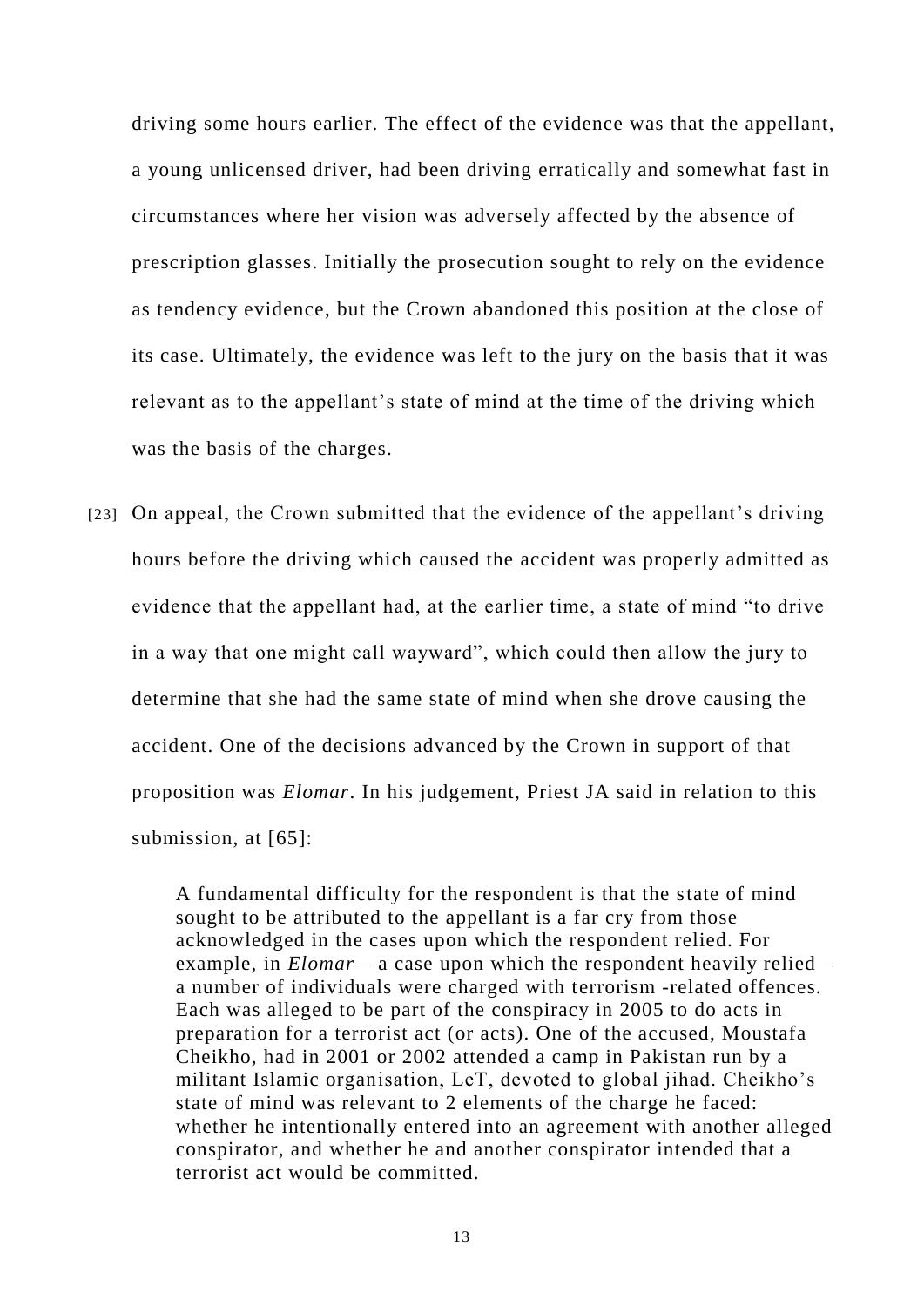[24] After referring at length to the decision of the Court in *Elomar*, Priest JA

continued, at [67]:

In other words, evidence of Cheikho's attendance at the camp was evidence that he actually held a belief favouring violent Islamic Jihad, not that he had a tendency to have that belief. Assuming – solely for the sake of argument – that the New South Wales Court of Criminal Appeal was correct to conclude in *Elomar* that the fact that an accused person holds particular beliefs is not tendency evidence, the state of mind relied upon by the respondent in the instant case is very different from a state of mind akin to a religious or political belief. Inferential reasoning which revolves around the holding of particular political or religious beliefs does not readily translate to the facts of the present case…

[25] At [70], Priest JA continued:

Given its peculiar facts, the reasoning in *Elomar* will be only of limited application to cases where the accused person's holding of particular beliefs is not relevant. As the Court in *Elomar* itself recognised, only in "appropriate circumstances" would direct proof of a continuous state of mind not depend upon tendency reasoning. In my view, if the reasoning in *Elomar* is to be applied in other cases, it should be confined to those cases where states of mind in the nature of religious or political (or similar) kinds of belief are important.

[26] Maxwell P, with whom Kyrou JA agreed on this point, did not entirely agree

with the above observations made by Priest JA. At [9], Maxwell P said:

With respect to Priest JA, I do not agree that such reasoning is confined to states of mind of particular religious or political kinds. The question in each case is simply whether it is (or was) reasonably open to the tribunal of fact to draw the inference of continuance. Everything depends on the facts of the case, including the particular state of mind (or state of affairs) in respect of which the inference of continuance is sought to be drawn.

[27] In my view, what is apparent from the decision in *Elomar* is that it does not purport to lay down a general rule that it is open to a tribunal of fact *in all*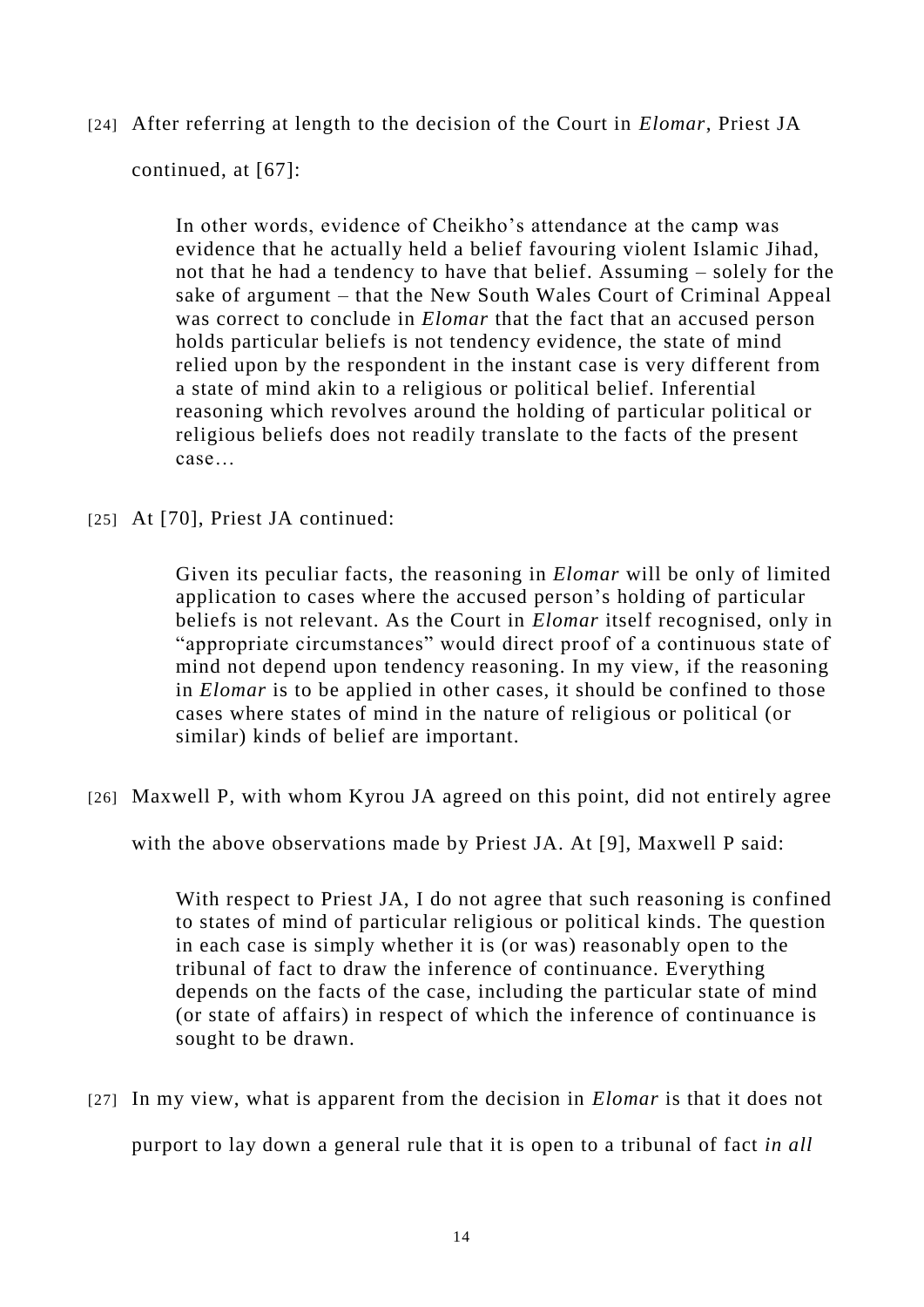*cases* to infer from the fact that an accused person held a particular state of mind at one point in time, that he or she had the same state of mind at a later point in time. What the judgements of Maxwell P and Priest JA had in common on this point is an acknowledgement that much depends upon the nature of the alleged state of mind said to have been held by the accused and from which the inference of continuance is sought to be drawn.

- [28] It follows from the above that the question of whether a jury can reasonably draw an inference of continuance of a state of mind on the part of an accused will depend, in part, on the extent to which the evidence permits the jury to make a clear finding of the state of mind of the accused from which the inference is sought to be drawn and the nature of the state of mind. I refused the Crown's application to lead the text message evidence because:
	- (a) I was satisfied that the jury could not reasonably draw an inference from those messages and any other evidence which would be available to them that the accused held a state of mind at the time of sending the texts that the Northern Territory Police Force rules relating to use of force, and particularly lethal force, did not apply to him; and
	- (b) Whatever state of mind on the part of the accused may have been revealed by the texts was not one which the jury could reasonably infer continued from the making of the texts until 9 November 2019.